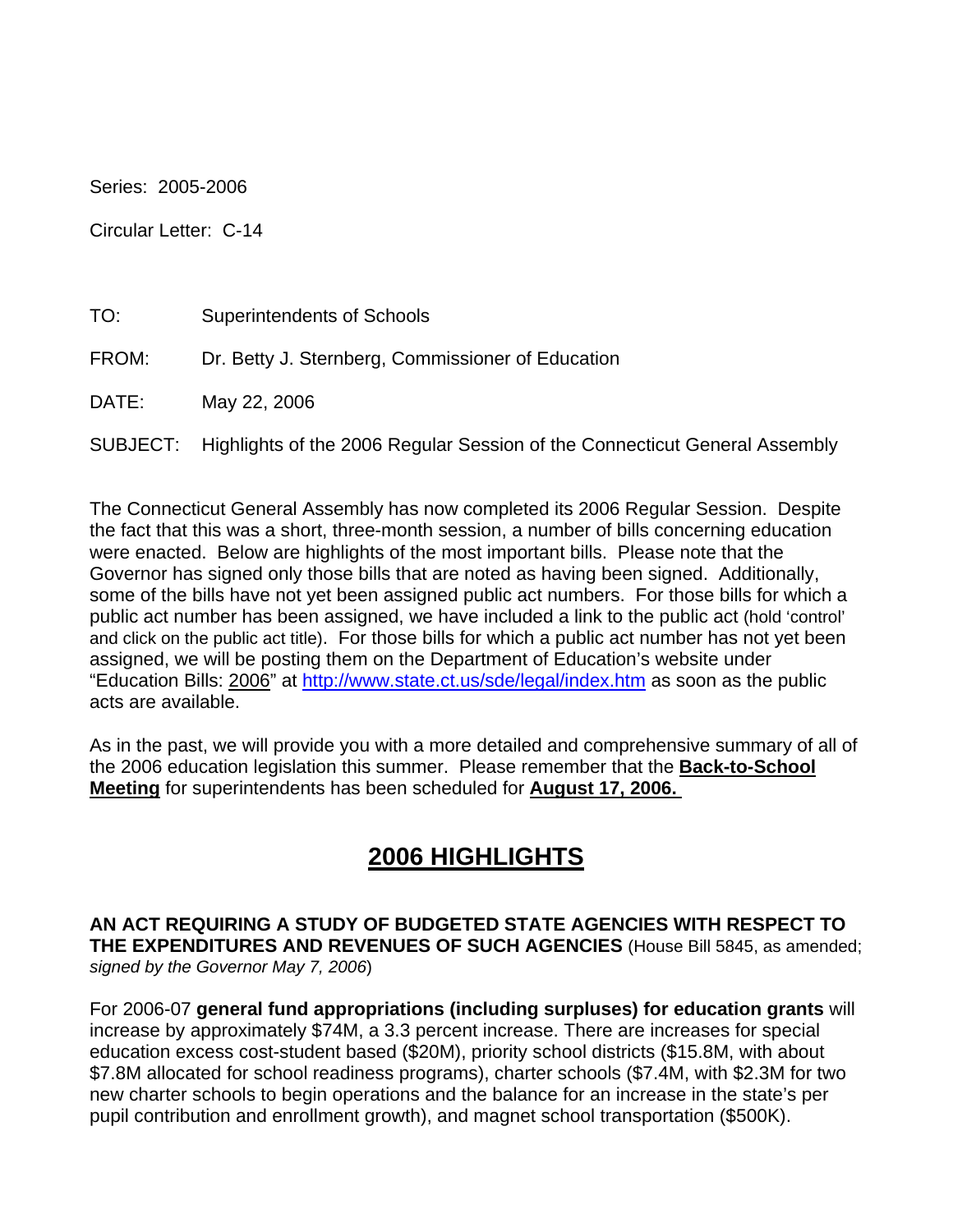Additionally, there is funding for (1) new grant initiatives for school nutrition (\$3M) and afterschool programs (\$3M), (2) the establishment of a program to promote Connecticut agriculture and foods to children, and (3) three pilot programs to address some of the state's employment needs. The pilot programs are described below under "An Act Concerning Jobs for the Twenty-First Century." Grant caps will continue for the transportation, excess coststudent based, adult education, health services and regional educational service center (RESC) lease grants.

### **[AN ACT IMPLEMENTING THE PROVISIONS OF THE BUDGET CONCERNING](http://www.cga.ct.gov/2006/ACT/PA/2006PA-00135-R00HB-05847-PA.htm)**

**[EDUCATION.](http://www.cga.ct.gov/2006/ACT/PA/2006PA-00135-R00HB-05847-PA.htm)** (Public Act 06-135) This act makes **statutory changes to implement the budget**, above, and amends the **priority school district reading program** to (1) shift the focus of the program from grades 4 and 6 to grades 1 to 3, inclusive, and enhance it in these early elementary grades, (2) require that plans for intensive early intervention reading provide for on-site teacher training and coaching in the implementation of research-based reading instruction, and (3) provide funding for an early reading success program coordinator.

**[AN ACT CONCERNING JOBS FOR THE TWENTY-FIRST CENTURY.](http://www.cga.ct.gov/2006/ACT/PA/2006PA-00083-R00SB-00702-PA.htm)** (Public Act 06-83; *signed by the Governor May 1, 2006*) This act establishes the following three **pilot programs**: (1) a high school mathematics and science challenge program, for which \$350K has been appropriated; (2) a matching grant program for schools participating in externally funded programs that provide supplemental mathematics and science programming and instruction to certain students in grades 8 to 10, inclusive, for which \$125K has been appropriated; and (3) a program to provide industry-based job shadowing and internship experiences to high school students and externship experiences to teachers, for which \$125K has been appropriated.

**[AN ACT CONCERNING HEALTHY FOOD AND BEVERAGES IN SCHOOLS.](http://www.cga.ct.gov/2006/ACT/PA/2006PA-00063-R00SB-00373-PA.htm)** (Public Act 06- 63) This act provides that boards of education may permit at their schools the sale to students from any source of only the **beverages** that are listed in the legislation. Portion sizes of beverages other than water that are offered for sale may not exceed 12 ounces. However, boards of education may permit the sale to students of beverages that are not listed provided (1) the sale is in connection with an event occurring after the end of the regular school day or on the weekend, (2) the sale is at the location of the event, and (3) the beverages are not sold from a vending machine or school store.

Also, if a school district that participates in the National School Lunch Program certifies in its annual application for school lunch funding that all **food items** made available for sale to students in its schools meet nutrition standards published annually by the Department of Education, and are not exempted from those standards, it will be eligible to receive an additional ten cents for each lunch served in the prior school year. However, boards of education certifying compliance with the nutrition standards may exclude from such certification the sale to students of food items that do not meet the standards provided (1) the sale is in connection with an event occurring after the end of the regular school day or on the weekend, (2) the sale is at the location of the event, and (3) the food is not sold from a vending machine or school store.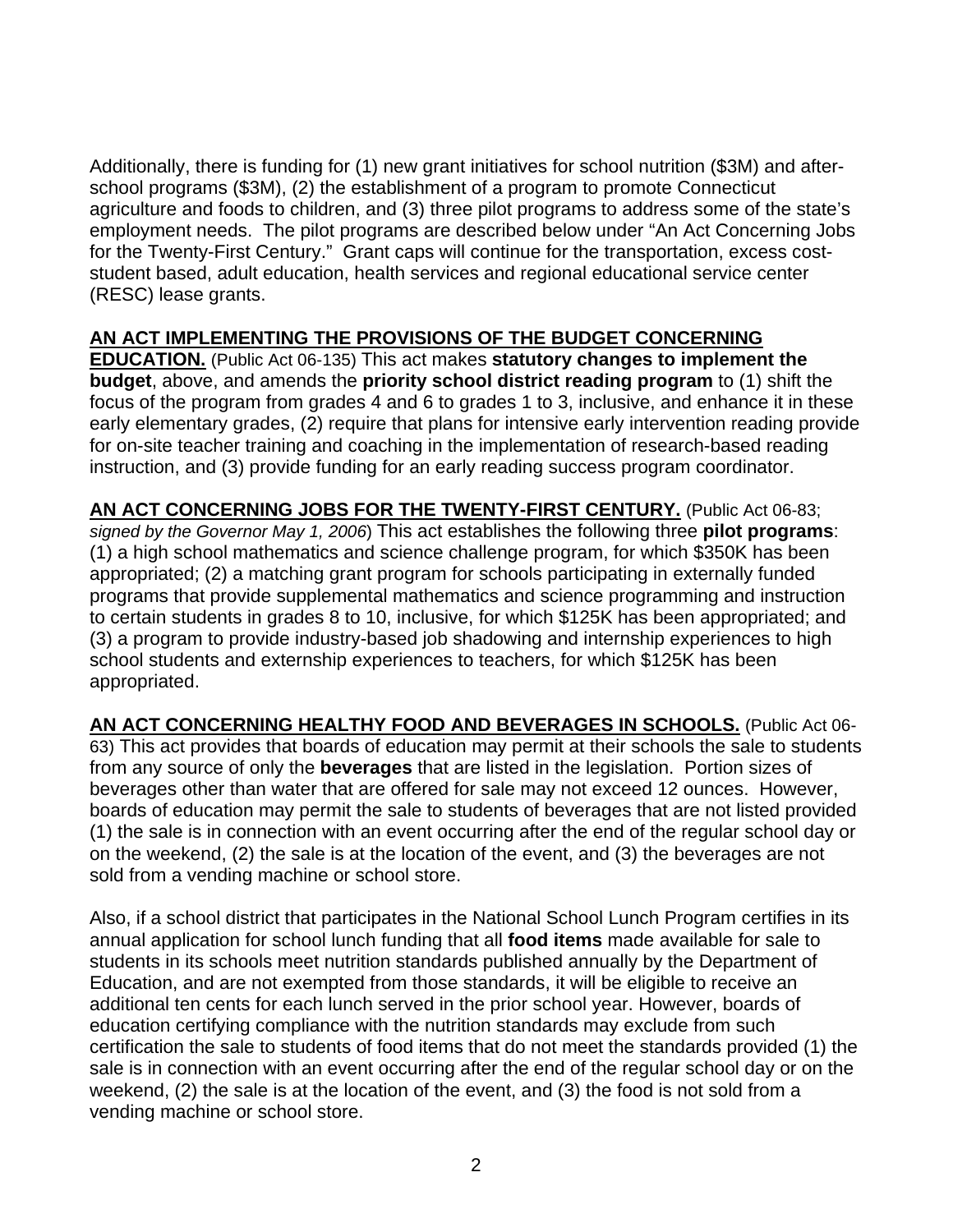**[AN ACT PROMOTING THE PHYSICAL HEALTH NEEDS OF STUDENTS.](http://www.cga.ct.gov/2006/ACT/PA/2006PA-00044-R00SB-00204-PA.htm)** (Public Act 06-44; *signed by the Governor May 8, 2006*) This act requires the Department of Education to develop **guidelines** for addressing the physical health needs of students in a comprehensive manner and make the guidelines available to boards of education. Boards of education may establish coordinated and comprehensive plans to address the physical health needs of students and may base these plans on the Department's guidelines.

**[AN ACT CONCERNING TESTING START TIMES.](http://www.cga.ct.gov/2006/ACT/PA/2006PA-00008-R00SB-00384-PA.htm)** (Public Act 06-8; *signed by the Governor April 21, 2006*) This act repeals the statute that prohibited the administration before 9:00 a.m. of examinations required by state or federal law for students in grades seven to twelve, inclusive. In other words, these tests may now be administered before 9:00 a.m.

### **[AN ACT CONCERNING BULLYING POLICIES IN SCHOOLS AND NOTICES SENT TO](http://www.cga.ct.gov/2006/ACT/PA/2006PA-00115-R00HB-05563-PA.htm)**

**[PARENTS OR LEGAL GUARDIANS.](http://www.cga.ct.gov/2006/ACT/PA/2006PA-00115-R00HB-05563-PA.htm)** (Public Act 06-115) This act expands the statutory provisions concerning **bullying policies** that boards of education must develop and use to address the existence of bullying in schools. The act adds that the policies must (1) require students to be notified annually of the process by which they may make anonymous reports of bullying to teachers and school administrators and (2) direct the development of case-bycase interventions, such as counseling and discipline, to address repeated incidents of bullying. The act also amends the definition of bullying to include overt acts by a student or group of students directed against another student with the intent to harass that student and overt acts of bullying that occur on a school bus. Additionally, it provides that bullying policies may include provisions addressing bullying outside of the school setting if it has a direct and negative impact on a student's academic performance or safety in school.

This act also requires districts to provide, to the parent or legal guardian with whom a student does not primarily reside, all **school notices** that are provided to the parent with whom the student primarily resides.

## **[AN ACT CONCERNING PARENTAL INVOLVEMENT REPORTING IN SCHOOL](http://www.cga.ct.gov/2006/ACT/PA/2006PA-00167-R00HB-05513-PA.htm)**

**[PROFILES.](http://www.cga.ct.gov/2006/ACT/PA/2006PA-00167-R00HB-05513-PA.htm)** (Public Act 06-167) This act requires superintendents to report information about parental involvement in schools in the narrative portion of the strategic school profile report.

#### **[AN ACT CONCERNING AUTHORIZATION OF STATE GRANT COMMITMENTS FOR](http://www.cga.ct.gov/2006/ACT/PA/2006PA-00158-R00SB-00636-PA.htm)  [SCHOOL BUILDING PROJECTS AND OTHER SCHOOL CONSTRUCTION PROVISIONS.](http://www.cga.ct.gov/2006/ACT/PA/2006PA-00158-R00SB-00636-PA.htm)**

(Public Act 06-158) This act authorizes the Commissioner of Education to enter into **grant commitments** for identified school construction projects, including previously authorized projects that have changed substantially in scope or cost.

The act also makes a number of **changes to the school construction statutes** including, but not limited to, (1) specifying rules for the reimbursement of the costs of "turn-key" projects, (2) requiring that reports on the condition of school facilities be submitted biennially rather than annually, (3) limiting state reimbursement for change orders and the number of times a project can be submitted to the General Assembly for an increase in costs, (4) establishing standards for architectural services contracts used on state-reimbursed school